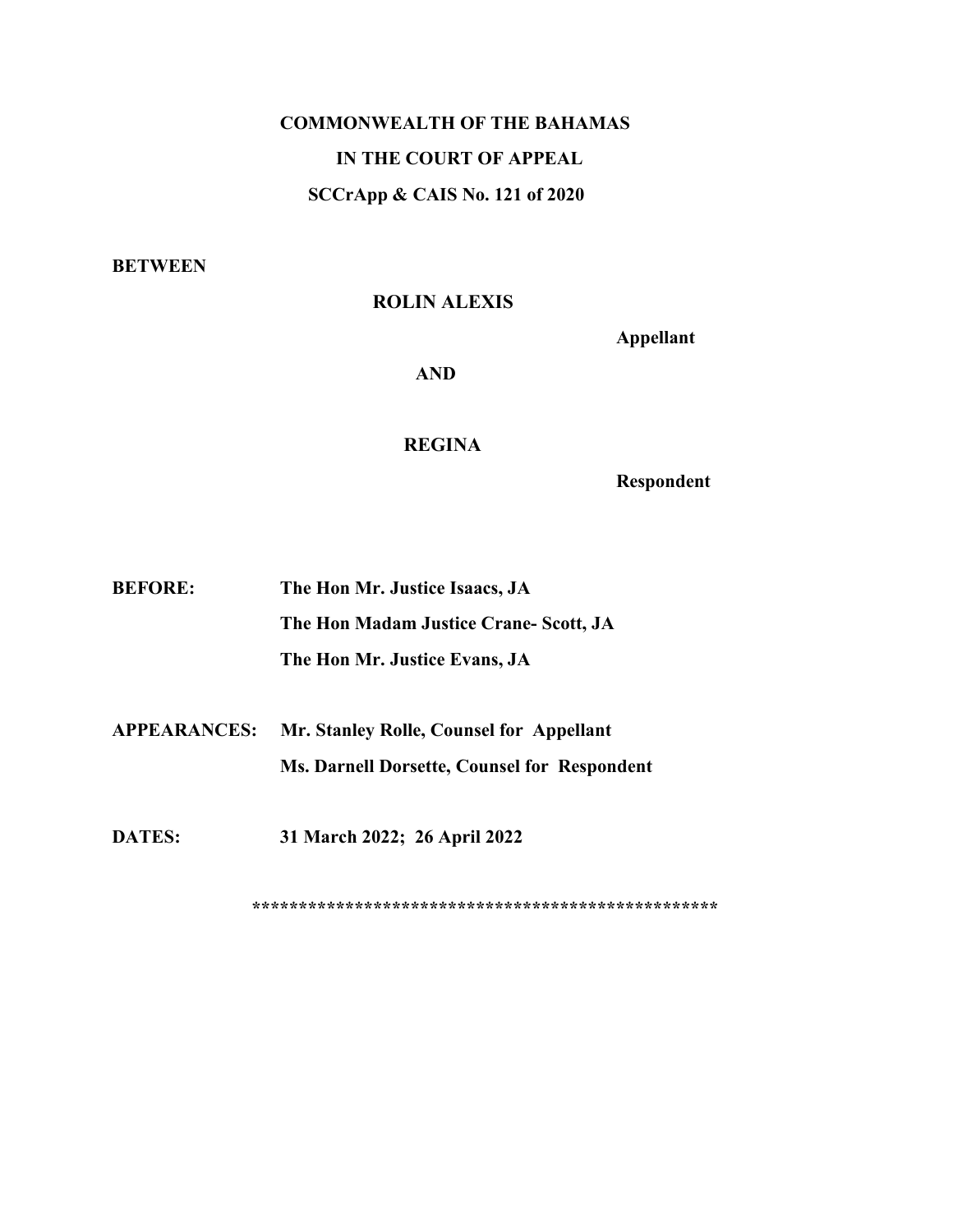*Criminal Appeal- Armed Robbery- Retrial- Whether retrial is in interest ofjustice- Section 13(2) of Court of Appeal Act*

On the 31 March 2022, the Court delivered a judgment quashing the appellant's conviction and setting aside his sentence. The parties were directed to provide submissions on the issue of retrial by the 14<sup>th</sup> April 2022. Both parties filed submissions. This is the ruling on the issue of whether a retrial should be ordered.

**Held:** The appellant is acquitted of the present charges. Unless the appellant is being detained for other matters, he should be released forthwith.

In support of her contention that a new trial should be ordered Ms. Dorsette, Counsel for the respondent. submits that " *the interests of justice pursuant to Section 13(2) of the (sic) demands* that a retrial be ordered in this matter as but for the apparent mistake made by the police in *showing a photo gallery to Bernard Dorsett and the failure of the learned trial judge to direct the jury on the same; the Crown' case was otherwise cogent, strong, and credible against Rolin Alexis as there was positive identification of Rolin Alexis by the younger brother of Bernard Dorsett, namely, Khiwan Dorsett, on an identification Parade, who was present when his older brother Bernard Dorsett was robbed*…"

Ms. Dorsette has failed to address the issue relative to the Electronic Monitoring Device (EMD). It was this issue which played a significant role in this court's decision to allow the appellant's appeal. The evidence of the agent from the monitoring company was that the device which was functioning properly did not place the appellant on the scene of the crime. This was in stark contrast to the identification evidence from the witnesses which placed him on the scene.

Ms. Dorsette has also failed to address in her submissions the allegation that the appellant has already served 115 of the 120 months sentence which had been imposed by the Court below. This allegation as indicated in not refuted and is consistent with the evidence that the appellant was taken into custody in 2014. It cannot be a source of serious dispute that in the prevailing circumstances of our judicial system today it would be difficult to have the appellant retried within the next five months.In all the circumstances of this case I am not satisfied that the interest of justice would be served by the making of an order for the retrial of the appellant in this matter.

*Reid v The Queen* (1980) AC 343 applied *Jerome Bethell v Regina* SCCrim App No. 19 of 2013 mentioned *Delancy v The Attorney General* SCCrim App No. 19 of 2012 mentioned *Dominic Thompson v R.* SCCrApp. No. 228 of 2016 mentioned

# **DECISION ON RETRIAL**

## **Decision delivered by the Honourable Mr. Milton Evans, JA**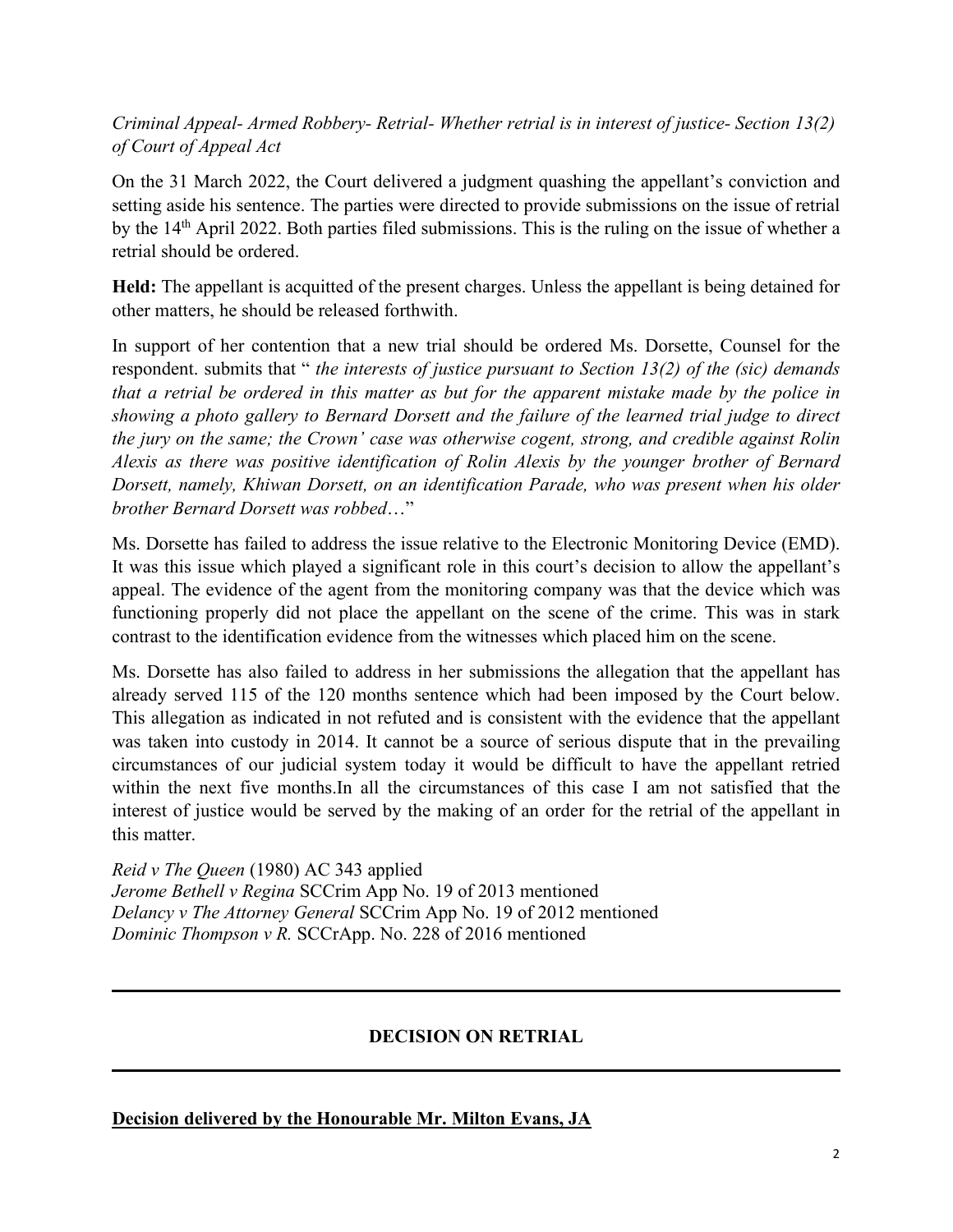## **BACKGROUND**

- 1. The appellant was charged on indictment with two counts of the offences of armed robbery, contrary to Section 339(2) of the Penal Code, Chapter 84 and two counts of attempted armed robbery contrary to Section 83(2) and 339(2) of the Penal Code, allegedly occurring on the 25 of April, 2014 at New Providence.
- **2.** The trial commenced on the 13<sup>th</sup> May, 2019 and concluded on 20<sup>th</sup> May, 2019 with guilty verdicts on the two (2) counts of armed robbery. By a directed verdict the appellant was acquitted and discharged of the attempted armed robbery charges as the complainants for those charges did not appear at trial. On the 17<sup>th</sup> January, 2020, the appellant was sentenced to a term of 10 years imprisonment less the 6 years spent on remand awaiting trial.
- **3.** By way of a Notice of Appeal filed October 23, 2020, the appellant appealed his conviction listing two (2) major grounds of appeal containing numerous secondary grounds. As his original Notice of Appeal was out of time the matter proceeded by way of an application for an extension of time within which to prosecute his appeal. The appellant relied on the following grounds:

**"Ground 1: Some specific illegality and or irregularity substantially affecting the merits of the case and the fairness of the trial were committed during the course of the trial namely;**

**i. That the learned trial judge failed to adequately analyse and direct the jury on the identification evidence particularly in light of general principles governing the identification parade process.**

**ii. That the learned trial judge misstated a material fact that was subjected to potential adverse finding by the jury;**

**iii. The learned trial judge erred in law by not giving a Lucas Direction;**

**iv. That the learned trial judge did not properly analyse and properly explain and direct the jury on the relevance and significance of the evidence surrounding the electronic monitoring device;**

**Ground 2: That the verdict is unsafe and unsatisfactory having regard to all the circumstances of the case; and**

**Ground 3: The sentence as stated disadvantaged the appellant."**

**4.** After hearing full submissions from the parties we delivered a Judgment on the 31 March 2022 granting the extension prayed for and as we have heard substantive arguments on the prospects of success we also quashed the conviction and set aside the sentence.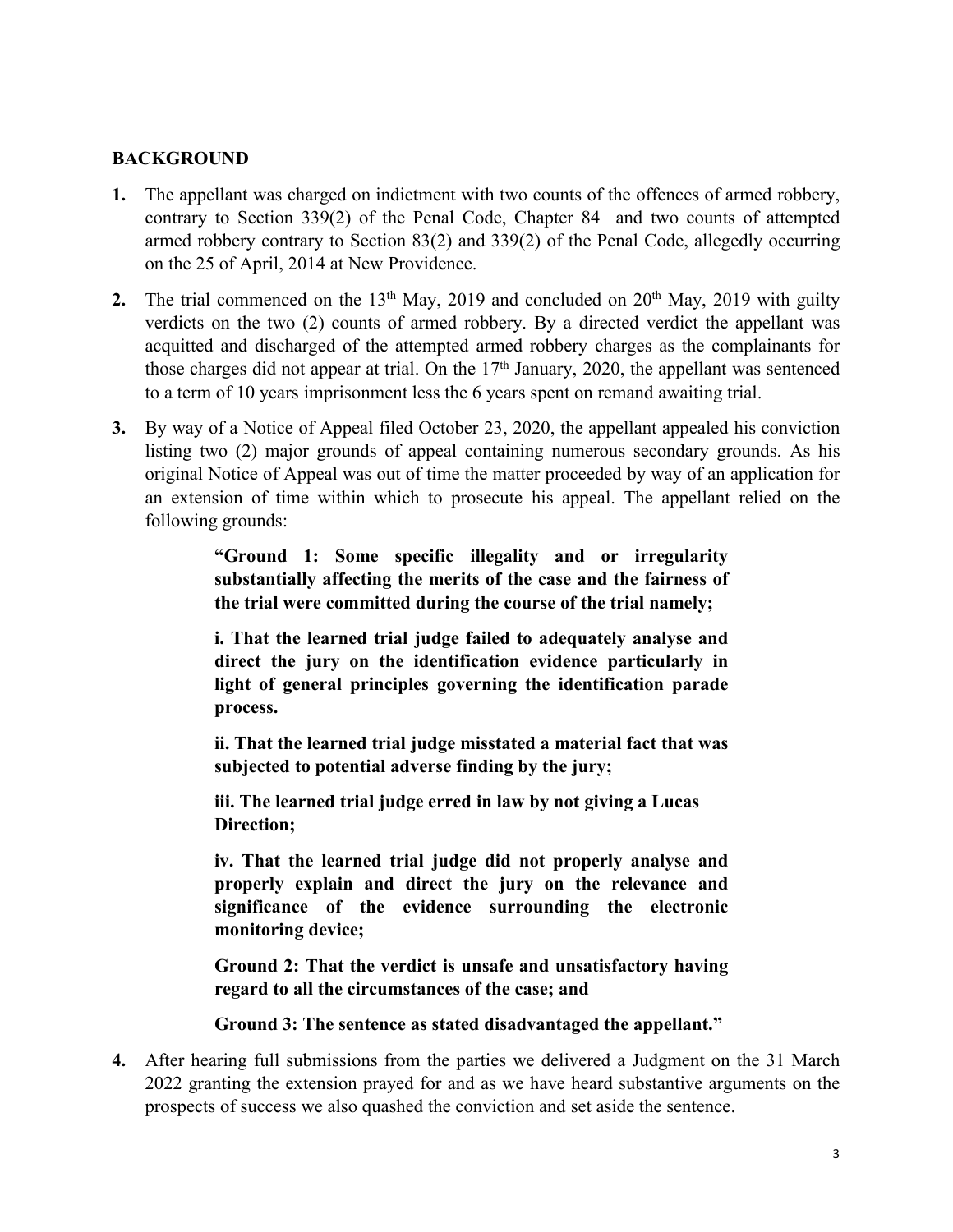- **5.** As we had not had the opportunity to hear submissions from the parties on the issue of a retrial we directed that the parties provide written submissions on that issue.
- **6.** In understanding the reasons for setting aside the conviction the following extract from the Judgment is instructive:

**"36. The identification evidence lead in this case was of good quality save for the mistake made by the police in showing the photo gallery to Bernard Dorsett and the failure of the trial judge to properly address the same. However, the evidence from the EMD system does not fit with the applicant being present at the scene of the crimes. Ms. Barry's evidence was that the margin for error is only five feet and that the system was in good working order on the day in question. It was therefore incumbent on the trial judge to advise the jury that in the absence of the ability to reconcile the difference they had to choose to reject the identification evidence or thatof the EMD System. It is not clear that this direction was ever given and there is a possibility that if given it would have led to an acquittal of the applicant.**

**37. In these circumstances I have a lurking doubt as to the safety of the convictions. I do not see how the application of the proviso would be doing justice in this case as it cannot be said that with proper directions the jury would have convicted in any event. I would therefore grant the extension prayed for and as we have heard substantive arguments on the prospects of success I would also quash the conviction and set aside the sentence."**

#### **THE LEGAL FRAMEWORK**

**7.** The power of this Court to order a retrial is grounded in Section 13 of the Court of Appeal Act which is in the following terms**:**

> **"13. (1) After the coming into operation of this section, the court on any such appeal against conviction shall allow the appealif the court thinks that the verdict should be set aside on the grounds that —**

> **(a) under all the circumstances of the case it is unsafe or unsatisfactory;**

> **(b) it is unreasonable or cannot be supported having regard to the evidence;**

> **(c) there was a wrong decision or misdirection on any question of law or fact;**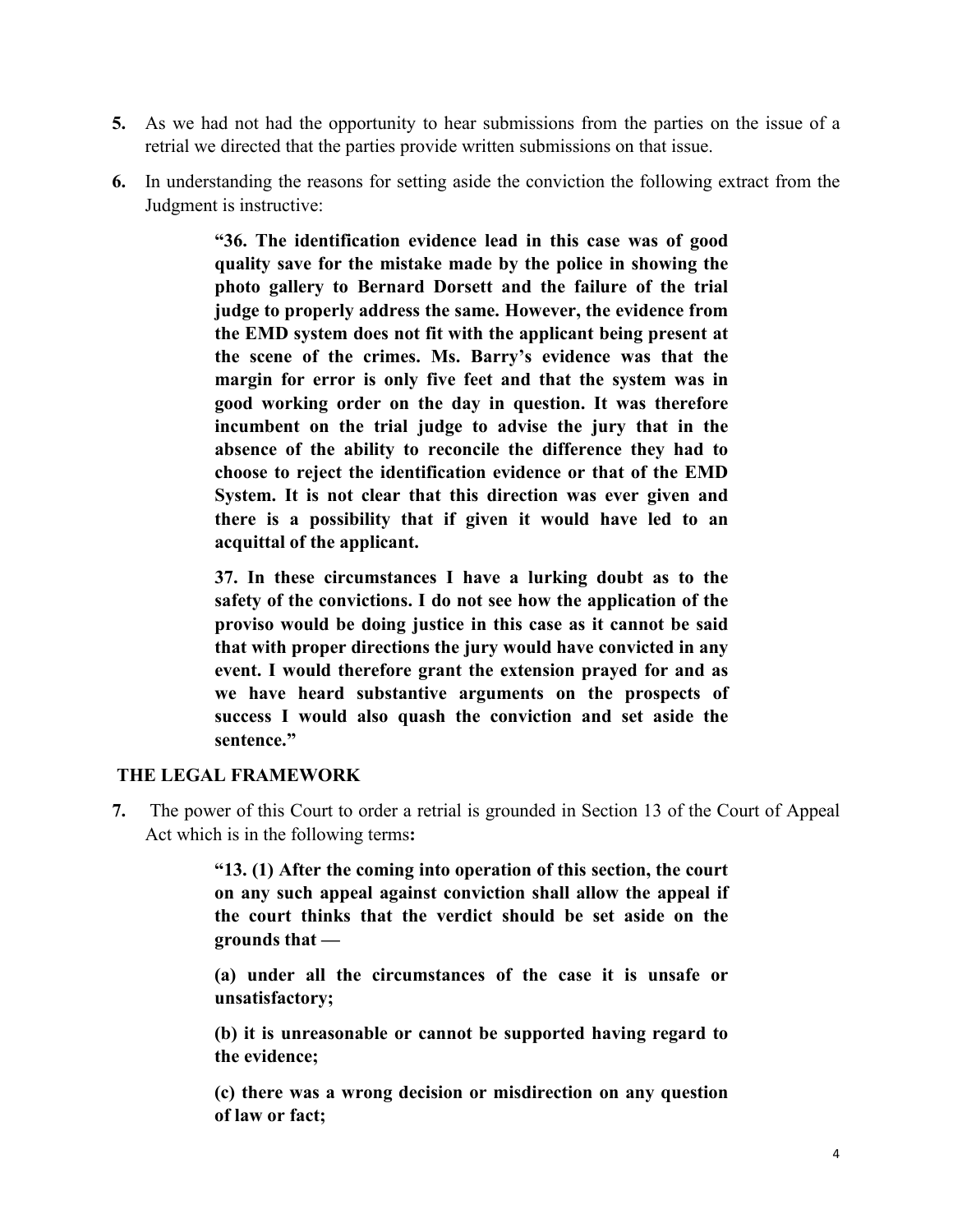**(d) in the course of the trial, there was a material illegality or irregularity** substantially affecting the merits of the case; or

**(e) the appellant did not receive a fair trial, and in any other case shall dismiss the appeal:**

**Provided that the court may, notwithstanding that itis of the opinion that the point raised in the appealmight be decided in favour of the appellant, dismiss the appeal if the court considers that no miscarriage of justice has actually occurred.**

**(2) Subject to the provisions of this Part of this Act the court shall, if it allows the appeal against conviction, quash the conviction and direct a judgment and verdict of acquittal to be entered, or, if the interests of justice so require, order a new trial at such timeand place as the court may think fit.**

**(3) On an appeal against sentence the court shall, if it thinks that a different sentence ought to have been passed, quash the sentence passed at the trial, and pass such other sentence warranted in law by the verdict (whether more or less severe) in substitution therefor as the court thinks ought to have been passed, and in any other case shall dismiss the appeal". [ Emphasis Added]**

**8.** The operation of this provision is gleaned from assistance provided by the decision of the Privy Council in the case of **Reid v The Queen** (1980) AC 343 where Lord Diplock opined as follows**:"The interest of justice that is served by the power to order <sup>a</sup>**

**new trial is the interest of the public in Jamaica that those persons who are guilty of serious crimes should be brought to justice and should not escape it merely because of some technical blunder by the judge in the conduct of the trial or his summing up to the jury. There are, of course, countervailing interests of justice which must also be taken into consideration.** The nature and strength of these will vary from case to case.<br>One of these is the observance of a basic principle that **underlines the adversary system under which criminal cases are conducted in jurisdictions which follow the procedure of the common law: it is for the prosecution to prove the case against the defendant.**

**…**

**It would conflict with the basic principle thatin every criminal trial it is for the prosecution to prove its case against the defendant, if a new trial were ordered in cases where at the**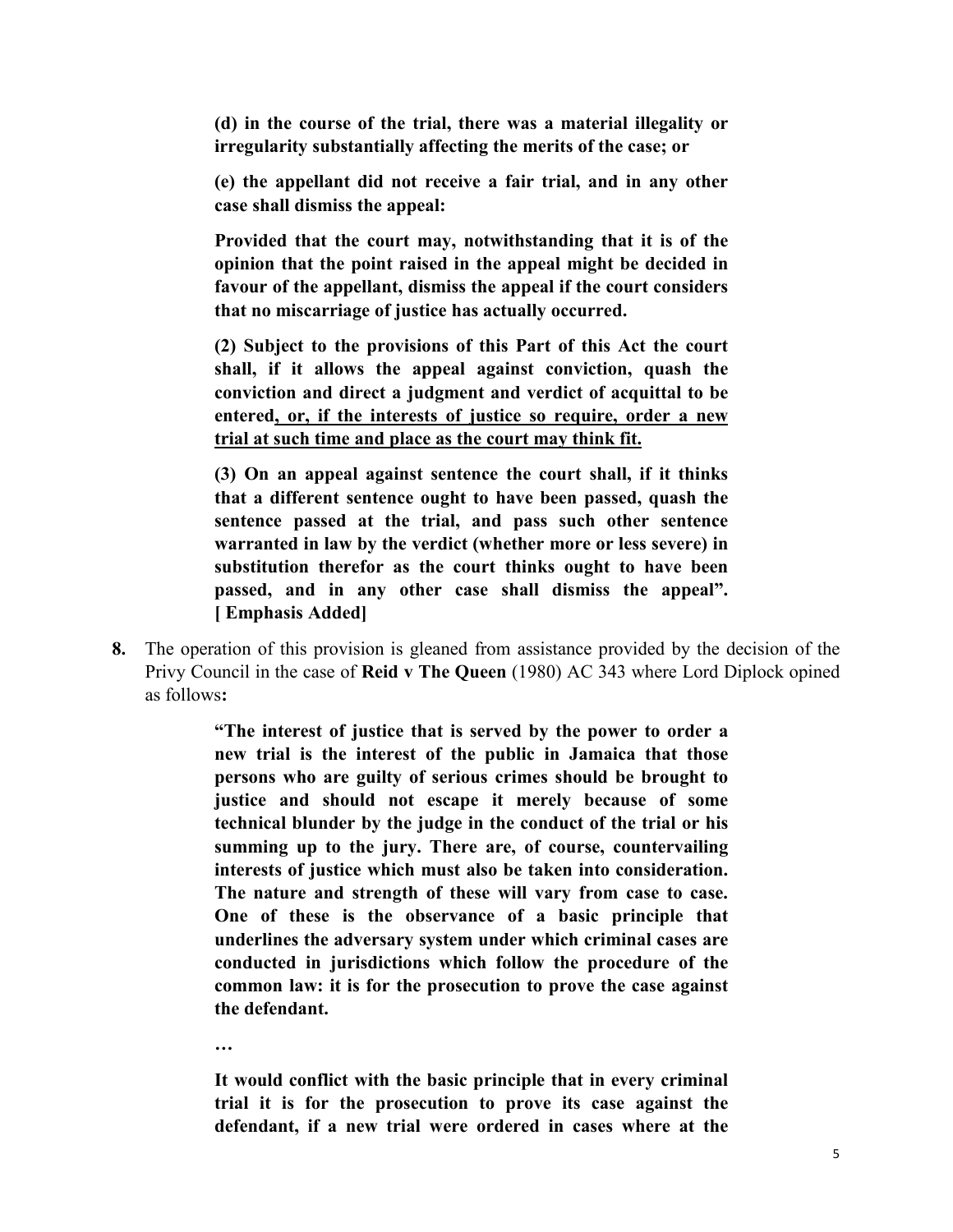**original trial the evidence which the prosecution had chosen to adduce was insufficient to justify a conviction by any reasonable jury which had been properly directed. In such a case whether or notthe jury's verdict of guilty was induced by some misdirection of the judge at the trial is immaterial; the governing reason why the verdict must be set aside isbecause the prosecution having chosen to bring the defendant to trial had failed toadduce sufficient evidence to justify convicting him of the offence with which he has been charged, To order a new trial would be to give the prosecution a second chance to make good the evidential deficiencies in its case—and, if a second chance, why not a third? To do so would, in their Lordships' view, amount to an error of principle in the exercise of the power under section 14 (2) of the Judicature (Appellate Jurisdiction) Act.**

**…**

**Their Lordships have, in what they have already said, sufficiently answered the certified questions (1), (2) and (3). Question (4) is general in its terms and asks for a statement of the principles which should apply in considering whether or not a new trialshould be ordered. Their Lordships would be very loth to embark upon acatalogue of factors which may be present in particular cases and, where they are, will call for consideration in determining whether upon the quashing of a conviction the interests of justice do require thata new trial be held. The danger of such a catalogue is that, despite all warnings, it may come to be treated as exhaustive or the order in which the various factors are listed may come to be regarded as indicative of the comparative weight to be attached to them; whereas there may be factors which in the particular circumstances of some future case might be decisive but which their Lordships have not now the prescience to foresee, while the relative weight to be attached to each one of the several factors which are likely to be relevant in the common run of cases may vary widely from case to case according to its particular circumstances. The recognition of the factors relevant to the particular case and the assessment of their relative importance are matters which call for the exercise of the collective sense of justice and common sense of the members of the Court of Appeal of Jamaica who are familiar, as their Lordships are not, with local conditions. What their Lordships now say in an endeavour to provide the assistance sought by**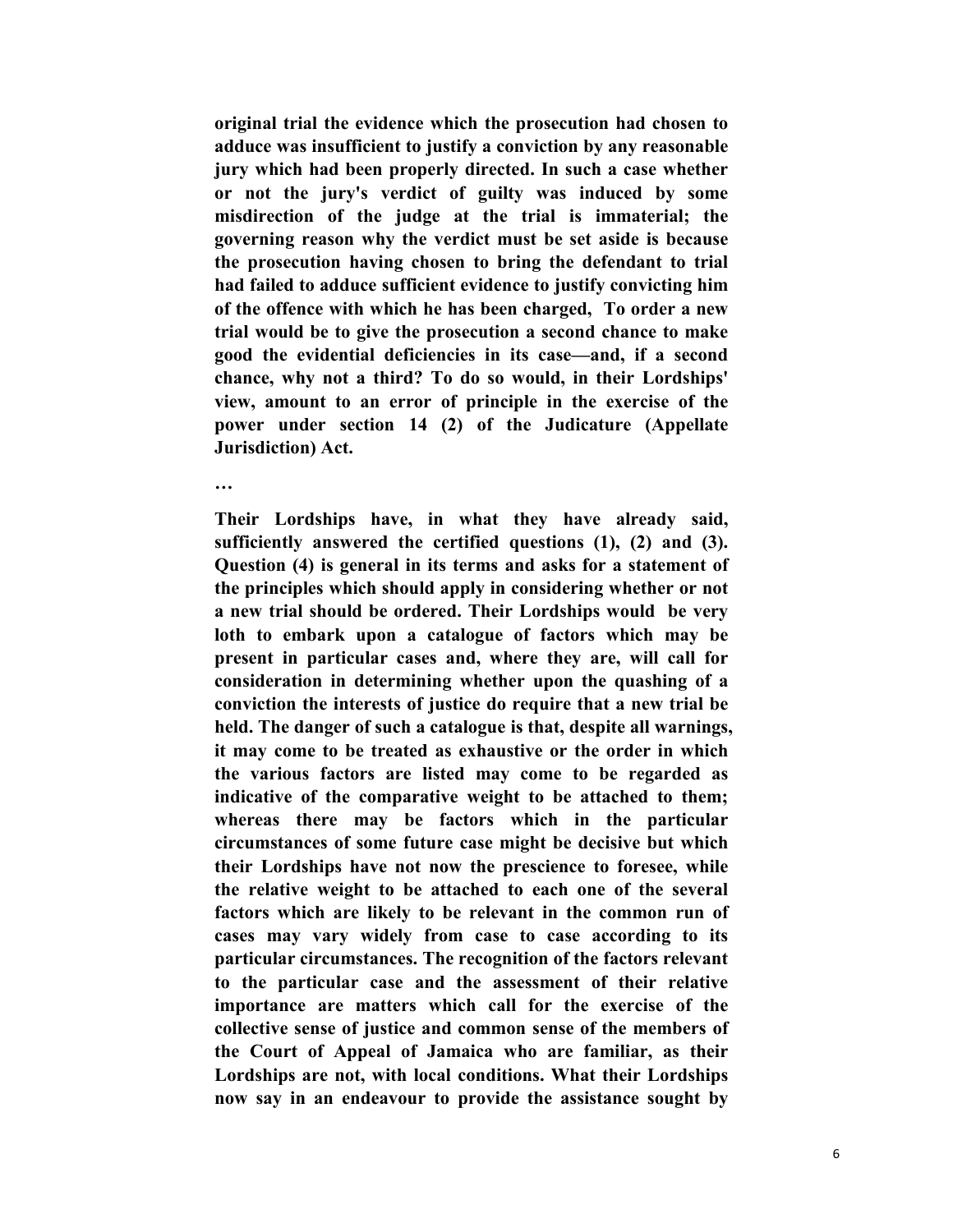**certified question (4) must be read with the foregoing warning in mind.**

**Their Lordships have already indicated in disposing of the instant appeal that the interest of justice thatis served by the power to order a new trial is the interest of the public in Jamaica that those persons who are guilty of serious crimes should be brought to justice and not escape it merely because of some technical blunder by the judge in the conduct of the trial or in his summing up to the jury. Save in circumstances so exceptional that their Lordships cannot readily envisage them it ought not to be exercised where, as in the instant case, a reason for setting aside the verdict is that the evidence adduced at the trial was insufficient to justify a conviction by a reasonable jury even if properly directed. It is not in the interests of justice as administered under the common law system of criminal procedure** that the prosecution should be given another chance **to cure evidential deficiencies in its case against the defendant. At the other extreme, where the evidence against the defendant at the trial was so strong that any reasonable jury if properly directed would have convicted the defendant, prima facie the more appropriate course is to apply the proviso to section 14 (1) and dismiss the appeal instead of incurring the expense and inconvenience to witnesses and jurors which would be involved in another trial.**

**In cases which fall between these two extremes there may be many factors deserving of consideration, some operating against and some in favour of the exercise of the power. The seriousness or otherwise of the offence must always be a relevant factor: so may its prevalence; and where the previous trialwas prolonged and complex, the expense and the length of time for which the court and jury would be involved in a fresh hearing may also be relevant considerations. So too is the consideration that any criminal trial is to some extent an ordeal for the defendant, which the defendant ought not to be condemned toundergo for a second timethrough no fault of his own unless the interests of justice require that he should do so. The length of time that will have elapsed between the offence and the new trial if onebe ordered may vary in importance from case to case, though having regard to the onus of proof which lies upon the prosecution lapse of time may tend to operate to its disadvantage rather than to that ofthe defendant. Nevertheless there may be cases where evidence which tended to support the defence at the first trial would not be available at the new trial**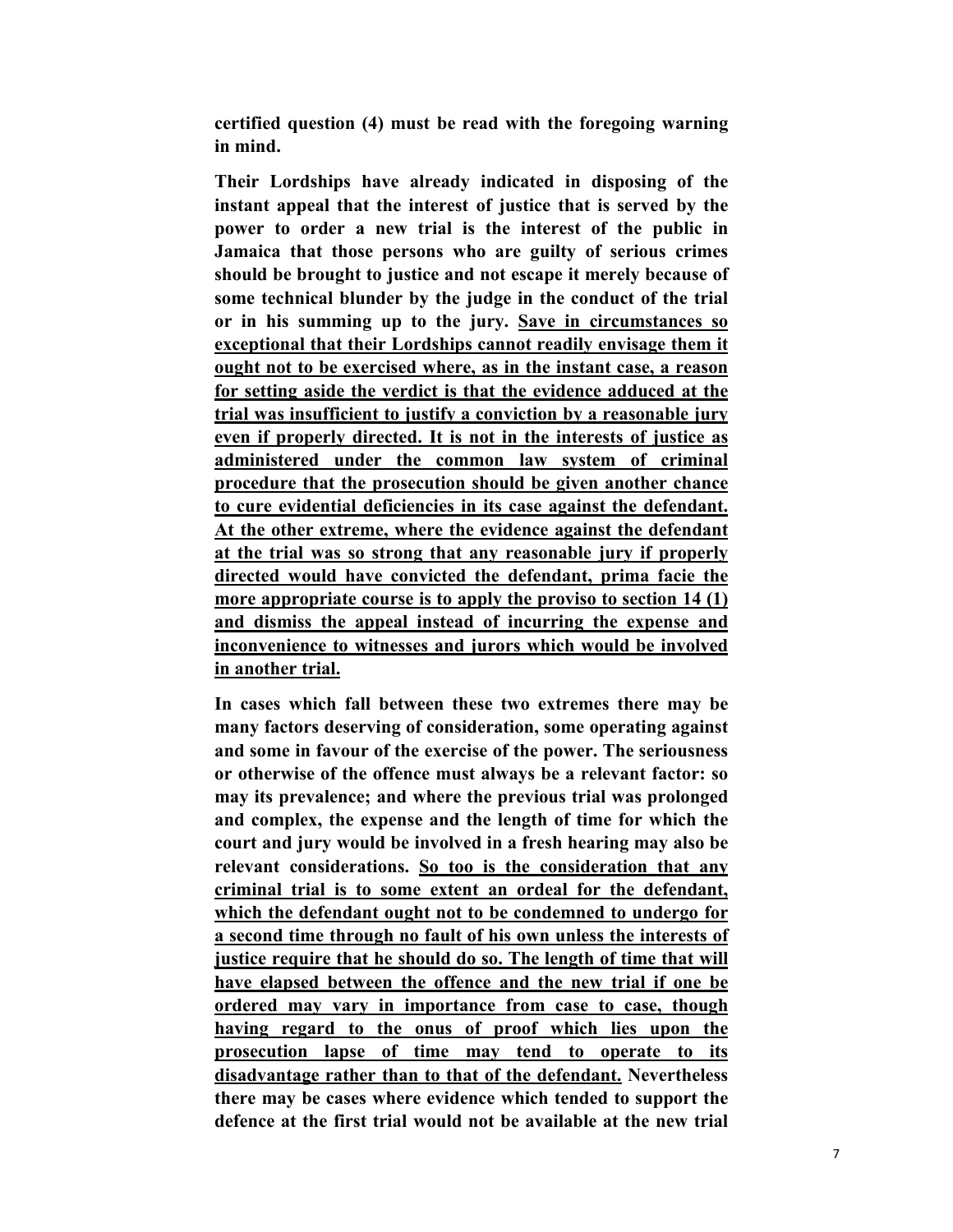**and, if this were so, it would be a powerful factor against ordering a new trial.**

**The strength of the case presented by the prosecution at the previous trial is always one of the factors to be taken into consideration but, except in the two extreme cases that have been referred to, the weight to be attached to thisfactor may vary widely from case to case according to the nature of the crime, the particular circumstances in which it was committed and the current state of public opinion in Jamaica. On the one hand there may well be cases where despite a near certainty that upon asecond trial the defendant would be convicted the countervailing reasons are strong enough to justify refraining from that course. On the other hand it is notnecessarily a condition precedent to the ordering of a new trial that the Court of Appeal should be satisfied of the probability that it will result in a conviction. There may be cases where, even though the Court of Appeal considers that upon a fresh trial an acquittal is on balance more likely than a conviction,**

**"It is in the interest of the public, the complainant, and the [defendant] himself that the question of guilt or otherwise be determined finally by the verdict of a jury, and not left as something which must remain undecided by reason of a defect in legal machinery."**

**This was said by the Full Court of Hong Kong when ordering a new trial in** *Ng Yuk-kin v. The Crown* **(1955) 39 H.K.L.R. 49, 60. That was a case of rape,but in their Lordships' view it states a consideration that may be of wider application than to that crime alone. Their Lordships in answer to the Court of Appeal's request have mentioned some of the factors that are most likely to call for consideration in the common run of cases in Jamaica in which that court is called upon to determine whether or not to exercise its power to order a new trial. They repeat that the factors that they have referred to do not pretend toconstitute an exhaustive list. Save as respects insufficiency of the evidence adduced by the prosecution at the previous trial, their Lordships have deliberately refrained from giving any indication** that might suggest that any one factor is necessarily **more important than another.** The weight to be attached to each **of them in any individual case will depend not only upon its own particular facts but also upon the social environment in which criminal justice in Jamaica falls to be administered today. As their Lordships have already said, this makes the task of**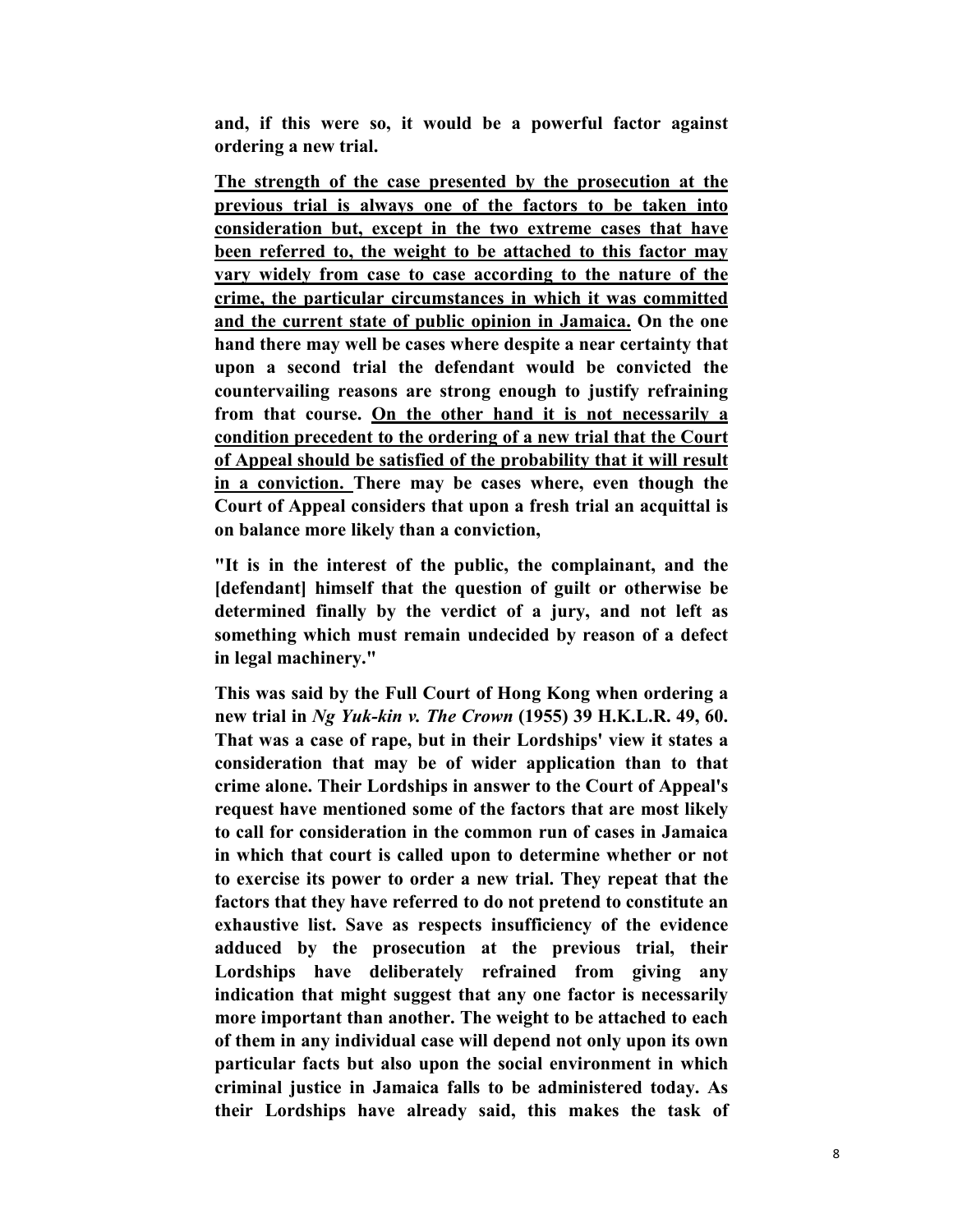## **balancing the various factors one thatis more fitly confided to appellate judges residing in the island". [Emphasis Added]**

**9.** It has been well established that these principles are equally applicable in the Bahamas as they are in Jamaica and they in my view govern the determination of the issues in this appeal. Those principles were repeated with approval by this Court differently constituted in numerous cases including **Jerome Bethell v Regina** SCCrim App No. 19 of 2013 and **Delancy v The Attorney General** SCCrim App No. 19 of 2012, and **Dominic Thompson v R.** SCCrApp. No. 228 of 2016.

#### **SUBMISSIONS BY COUNSEL**

- **10.** Counsel for the appellant relies on two points.Firstly, he submits that a new trial should not be ordered unless this Court is satisfied that the prospects of a conviction is good. Secondly, he asserts that the appellant has already served 115 months of the 120 months to which he had been sentenced by the court below.
- **11.** Mr. Rolle further argues that the evidence will not change and that the same deficiencies which existed at the first trial would be present if a new trial is ordered. It follows he contends that the likelihood of an acquittal is higher than that of a conviction. In these circumstances he concludes that it would not be in the interestof justice to order a new trial.
- **12.** Ms. Dorsette, Counsel for the respondent. submits that ' *the interests of justice pursuant to Section 13(2) of the (sic) demands that a retrial be ordered in this matter as but for the apparent mistake made by the police in showing a photo gallery to Bernard Dorsett and the failure of the learned trial judge to direct the jury on the same; the Crown' case was otherwise cogent, strong, and credible against Rolin Alexis as there was positive identification of Rolin Alexis by the younger brother of Bernard Dorsett, namely, Khiwan Dorsett, on an identification Parade, who was present when his older brother Bernard Dorsett was robbed*…"

#### **DISCUSSION AND ANALYSIS**

**13.** It is significant that Ms. Dorsette has failed to address the issue relative to the Electronic Monitoring Device (EMD). It was this issue which played a significant role in this court's decision to allow the appellant's appeal. The evidence of the agent from the monitoring company was that the device which was functioning properly did not place the appellant on the scene of the crime. This was in stark contrast to the identification evidence from the witnesses which placed him on the scene. The fatal error of the trial judge was her failure to draw this to the attention of the jury and to direct them that they had to resolve that conflict to reach a proper verdict. She instead exacerbated matters by misdirecting the jury in advising them that the EMD placed the appellant '**on the scene around that time**" and later "**which placed him right there on the scene that time**".